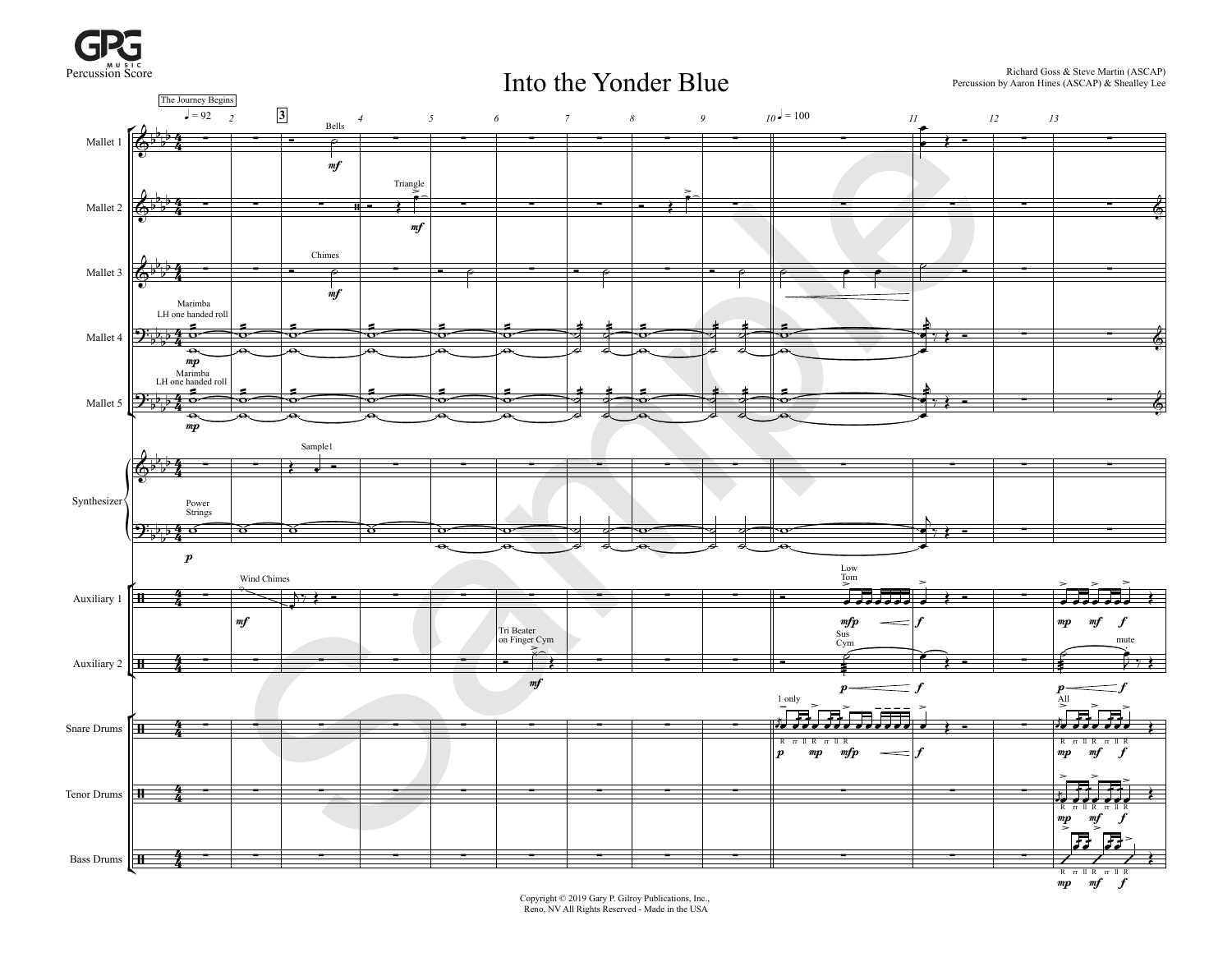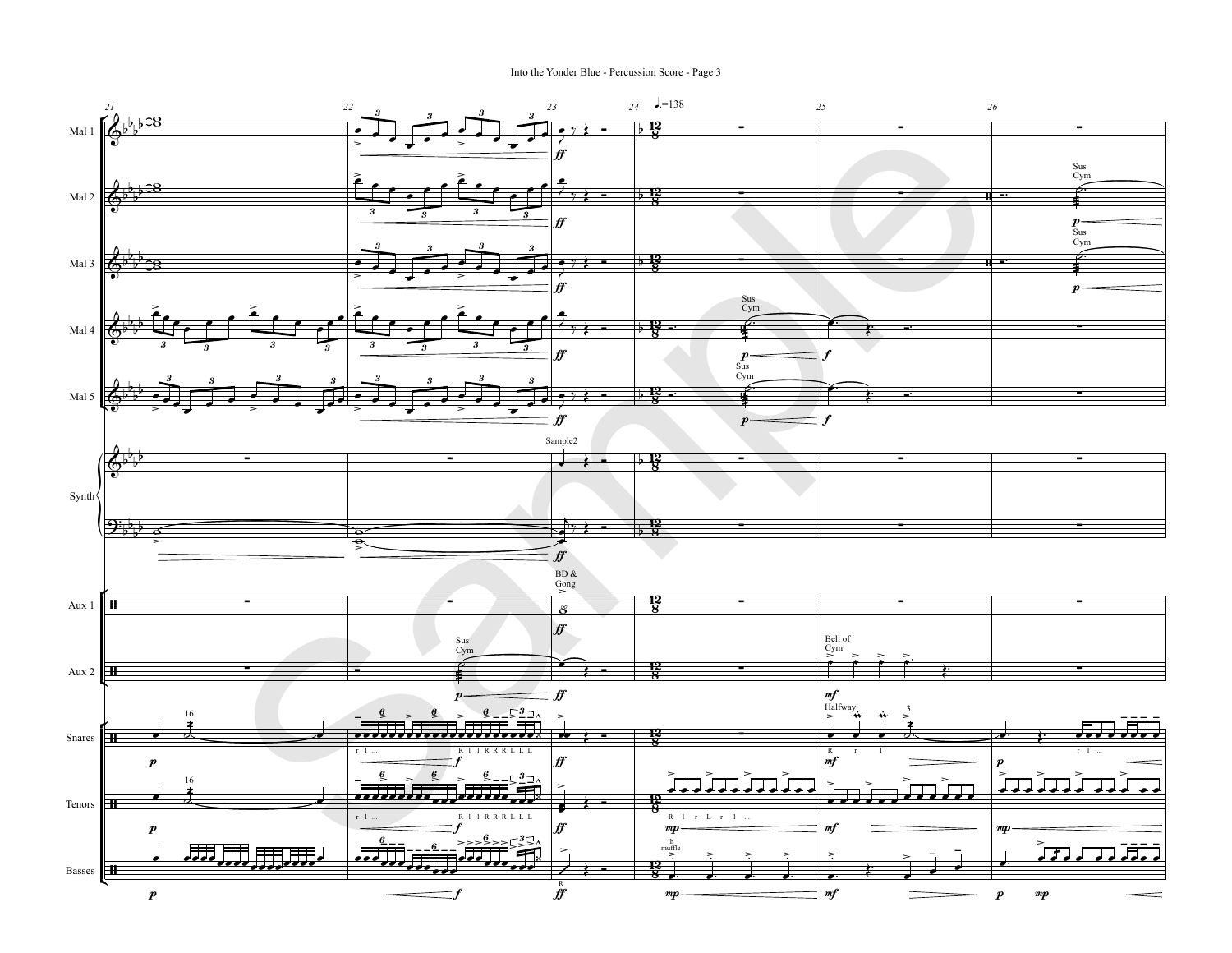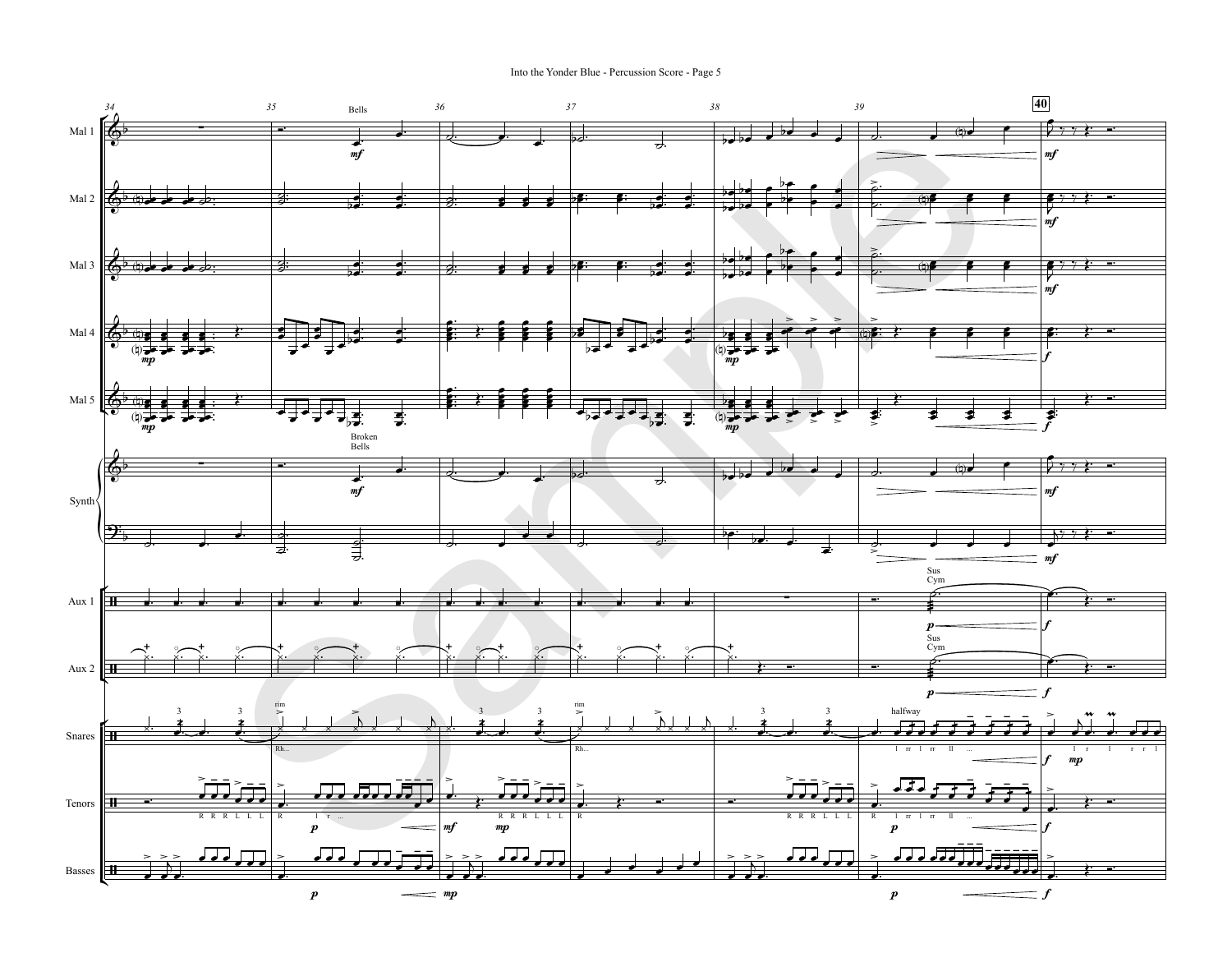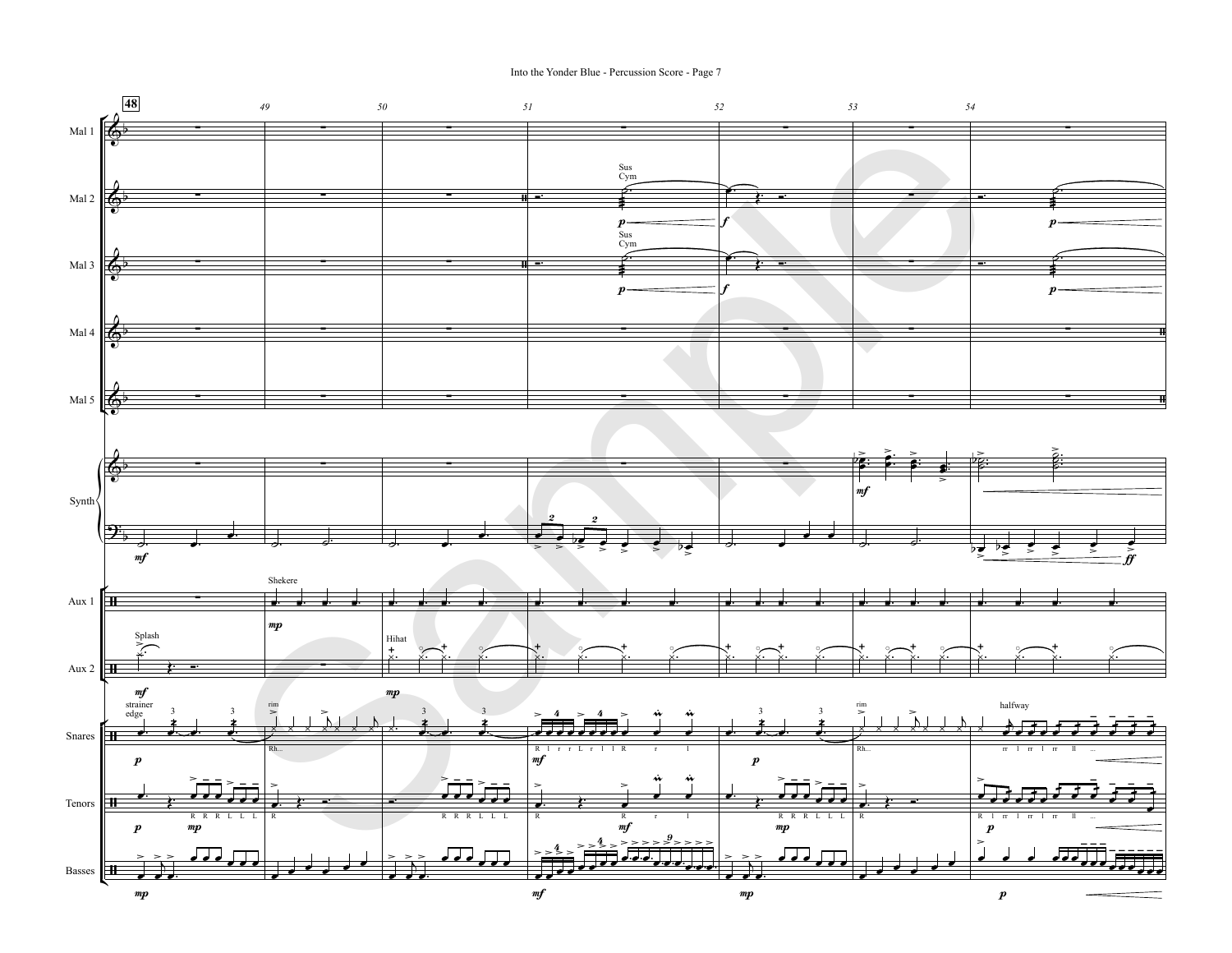Into the Yonder Blue - Percussion Score - Page 9

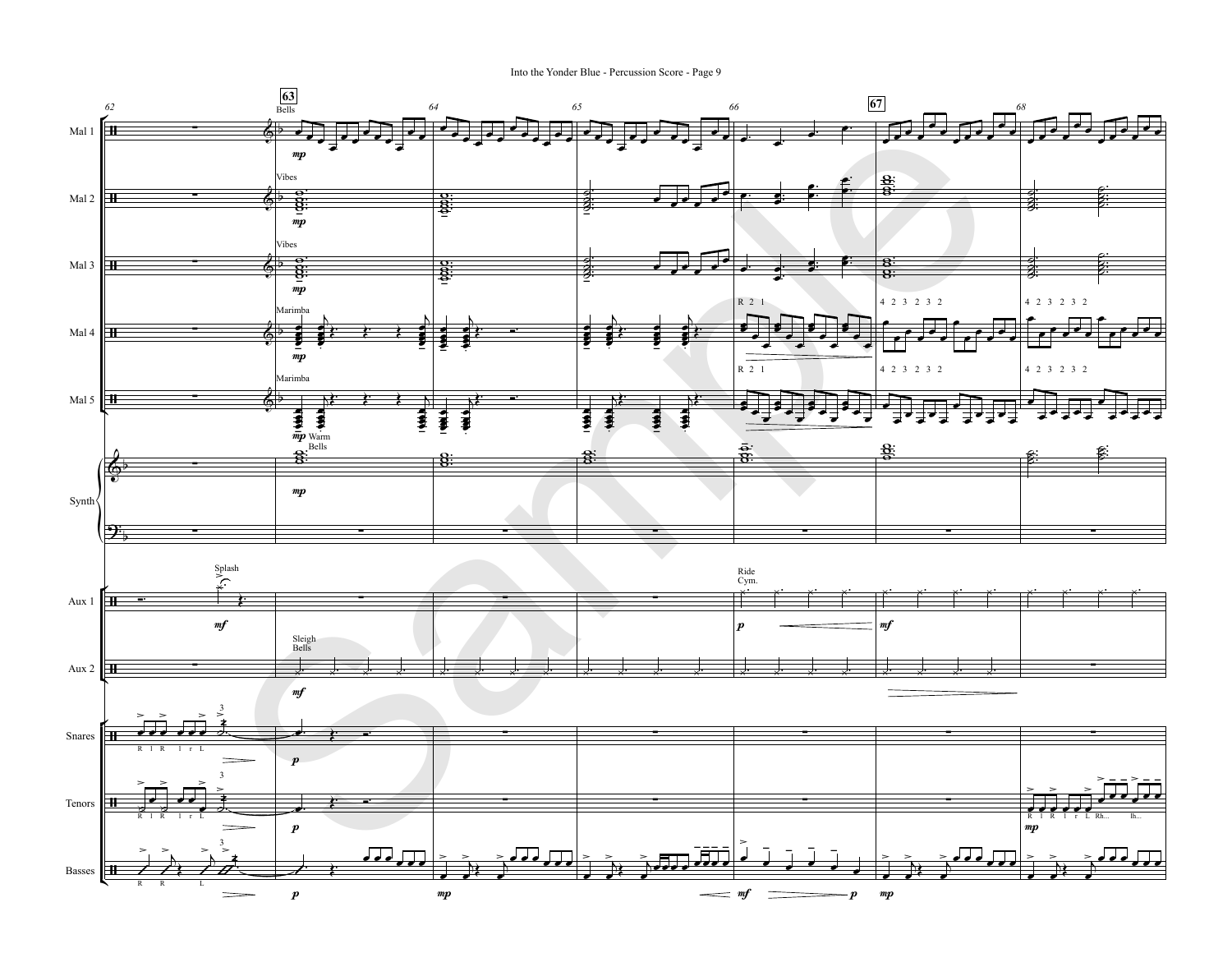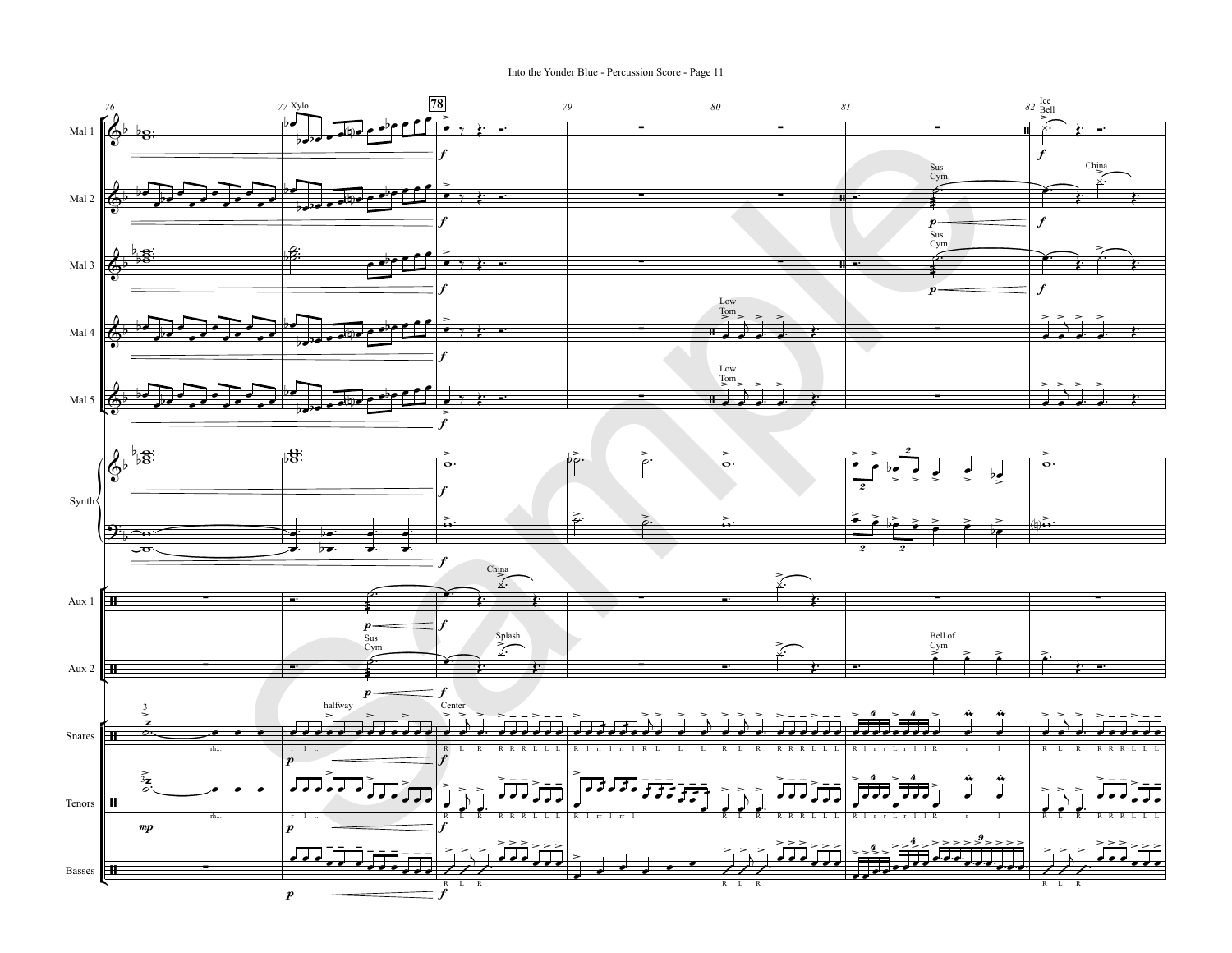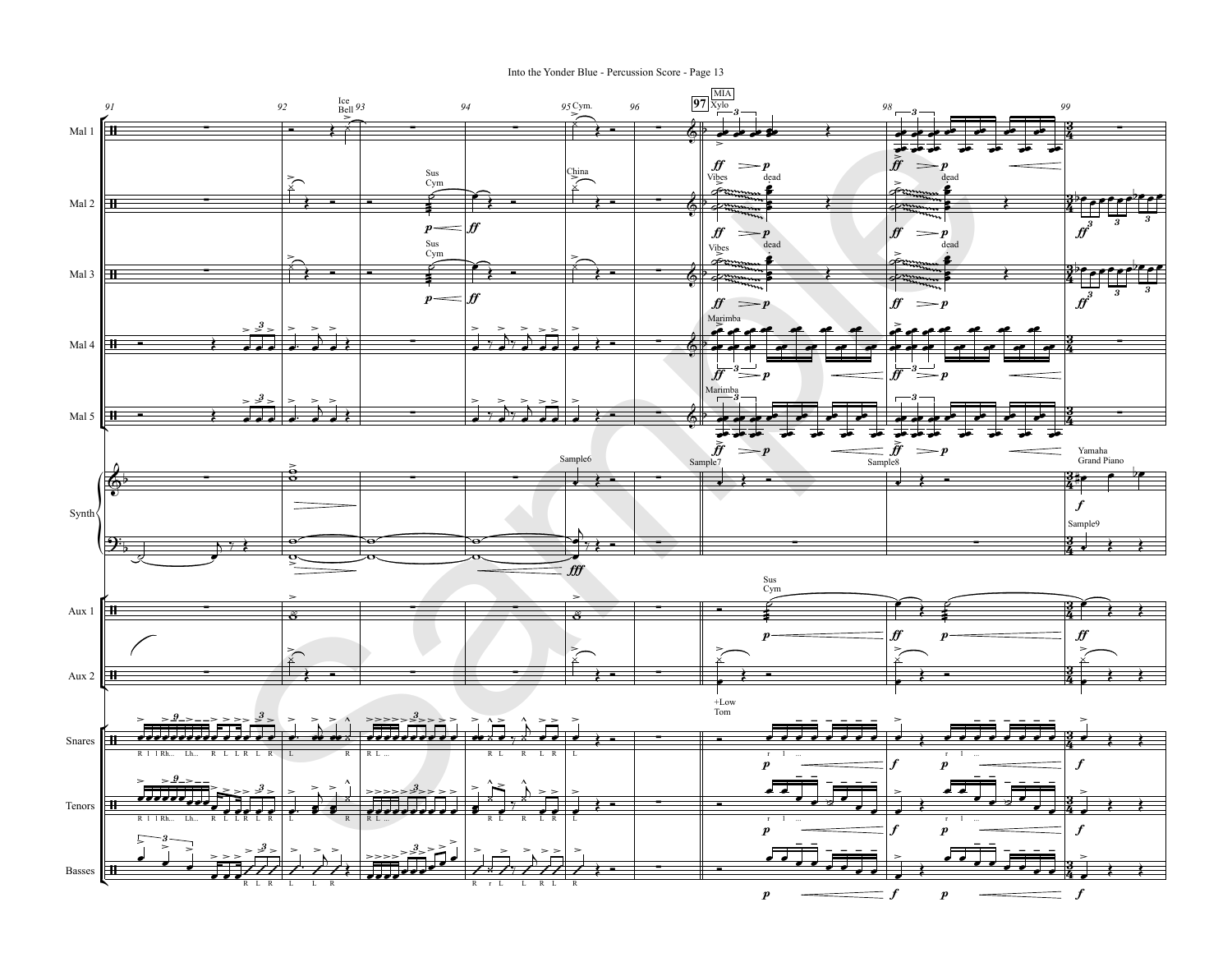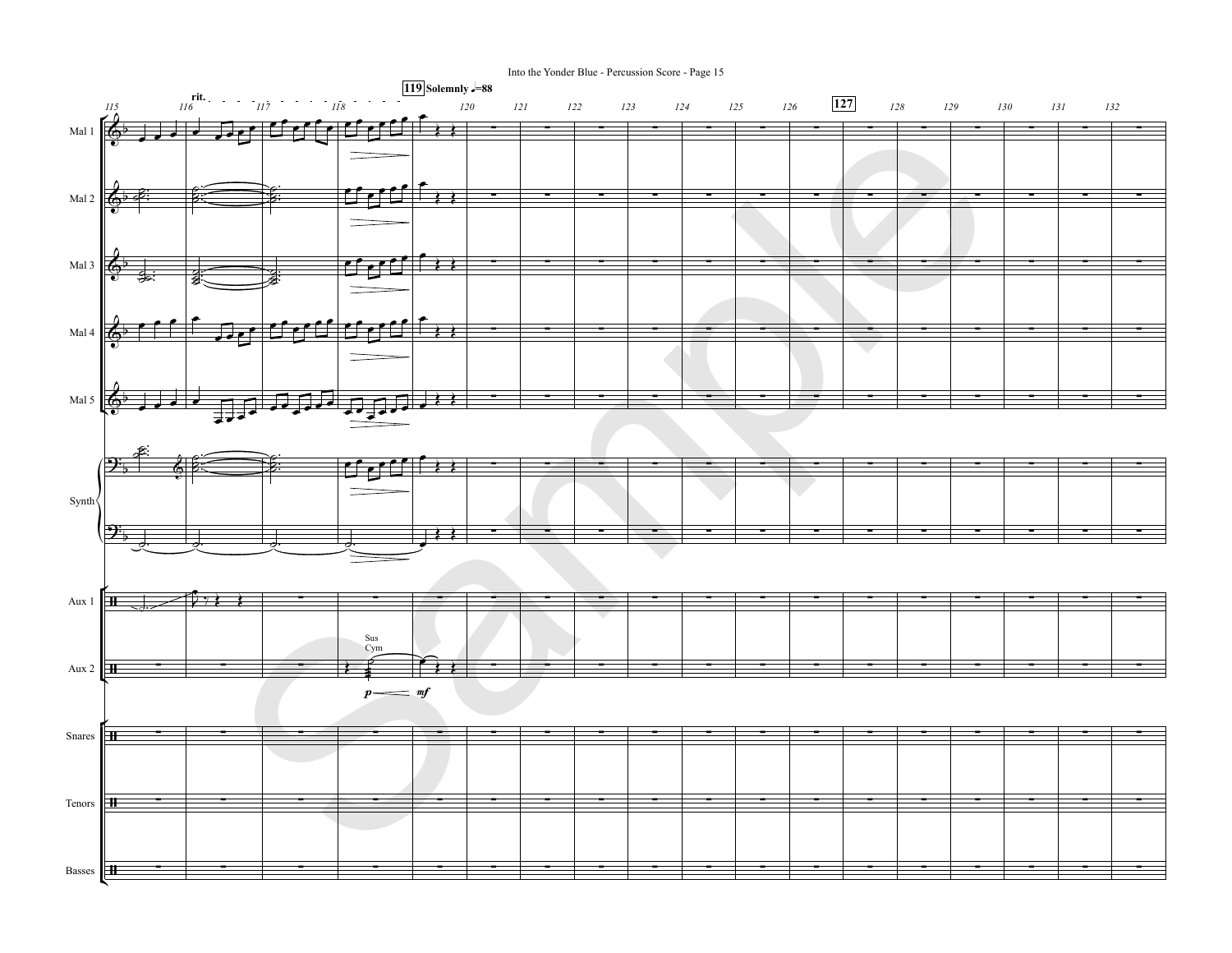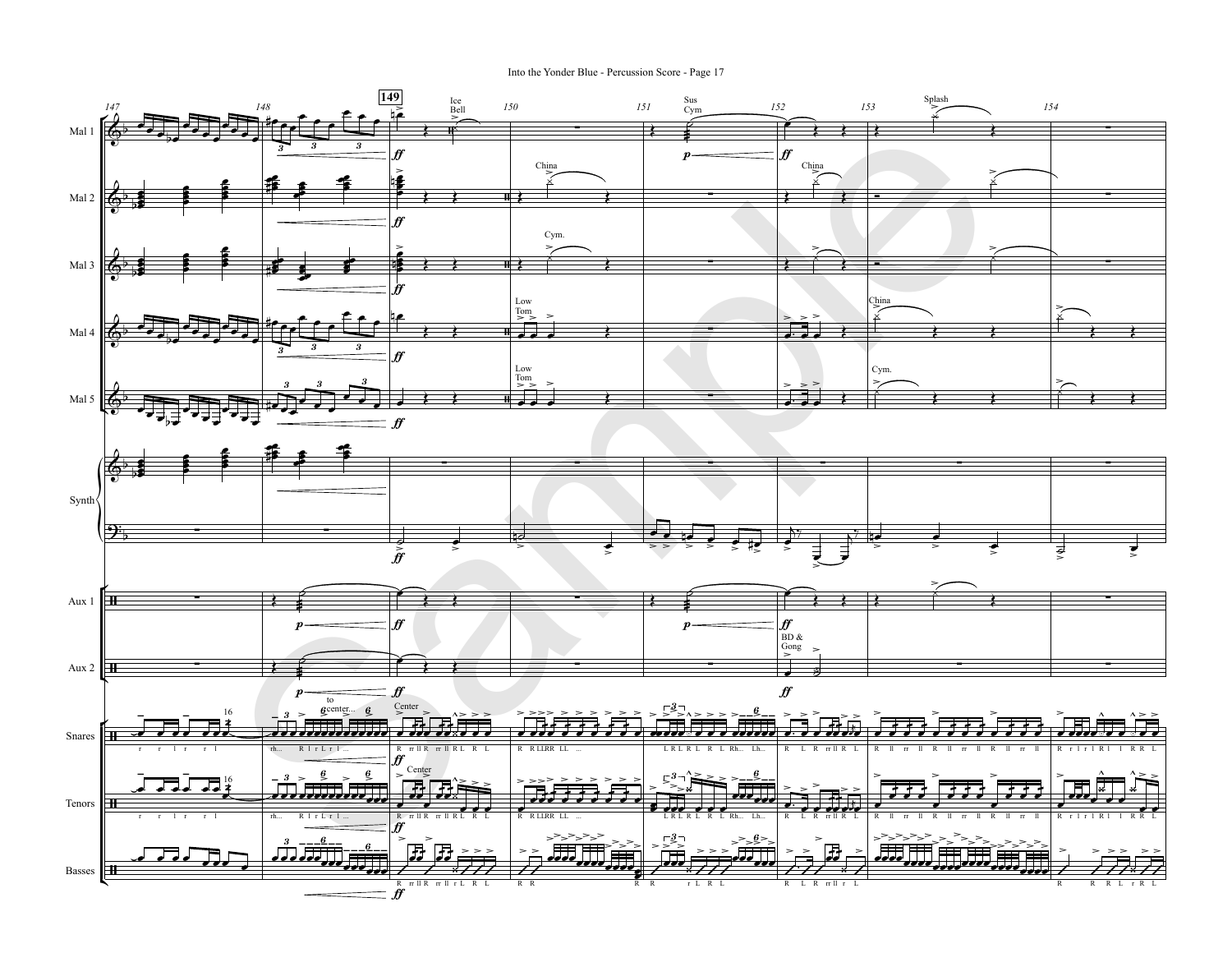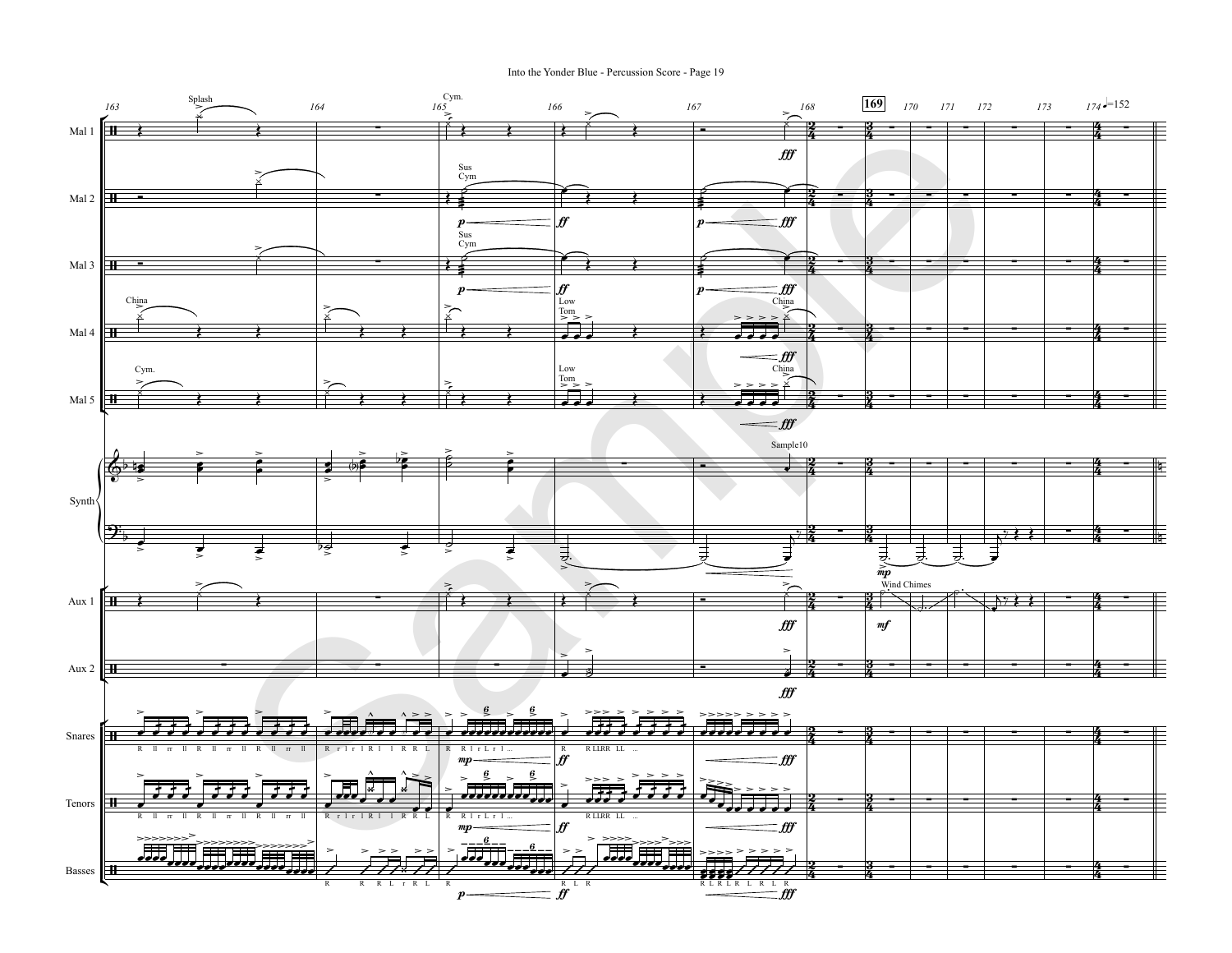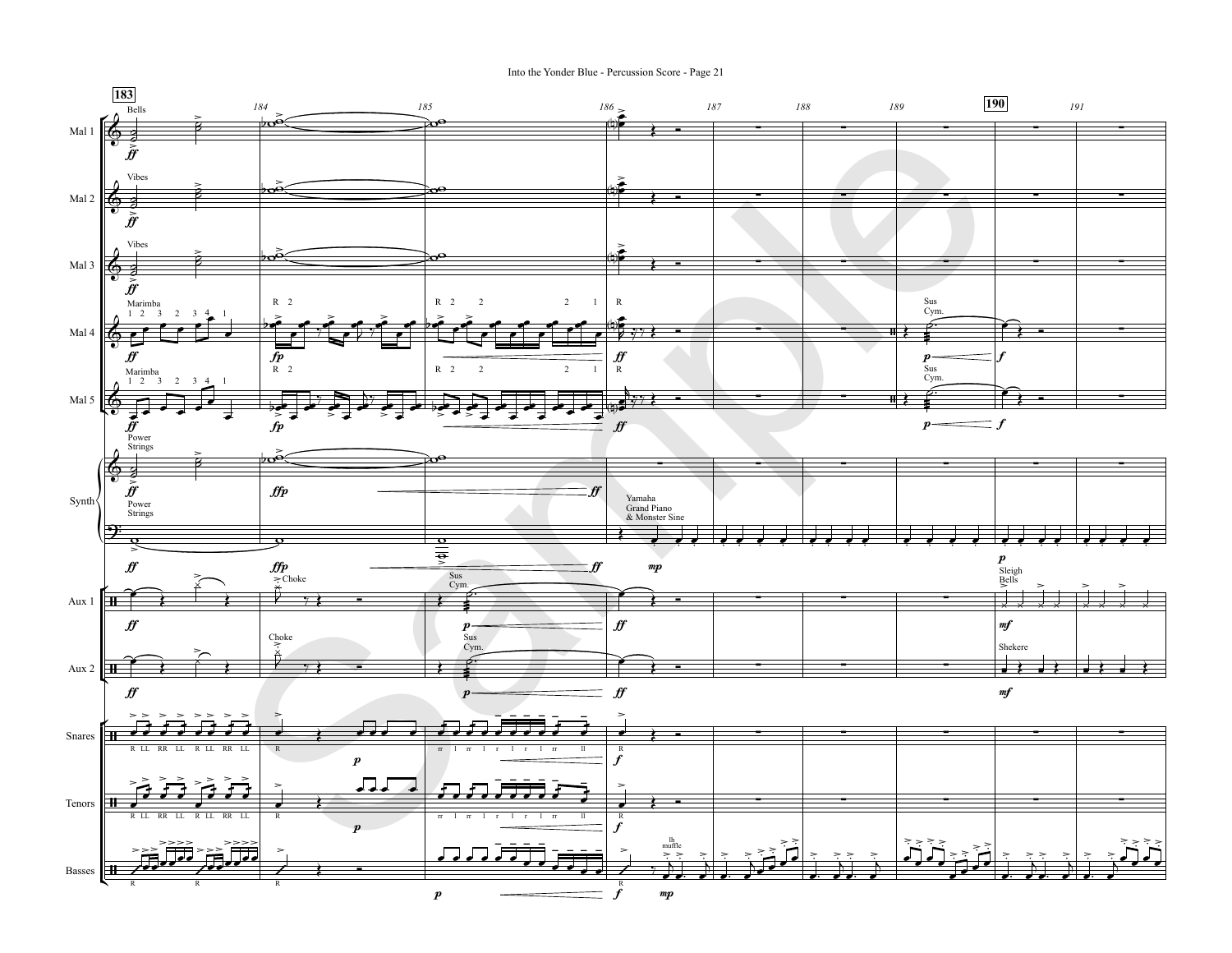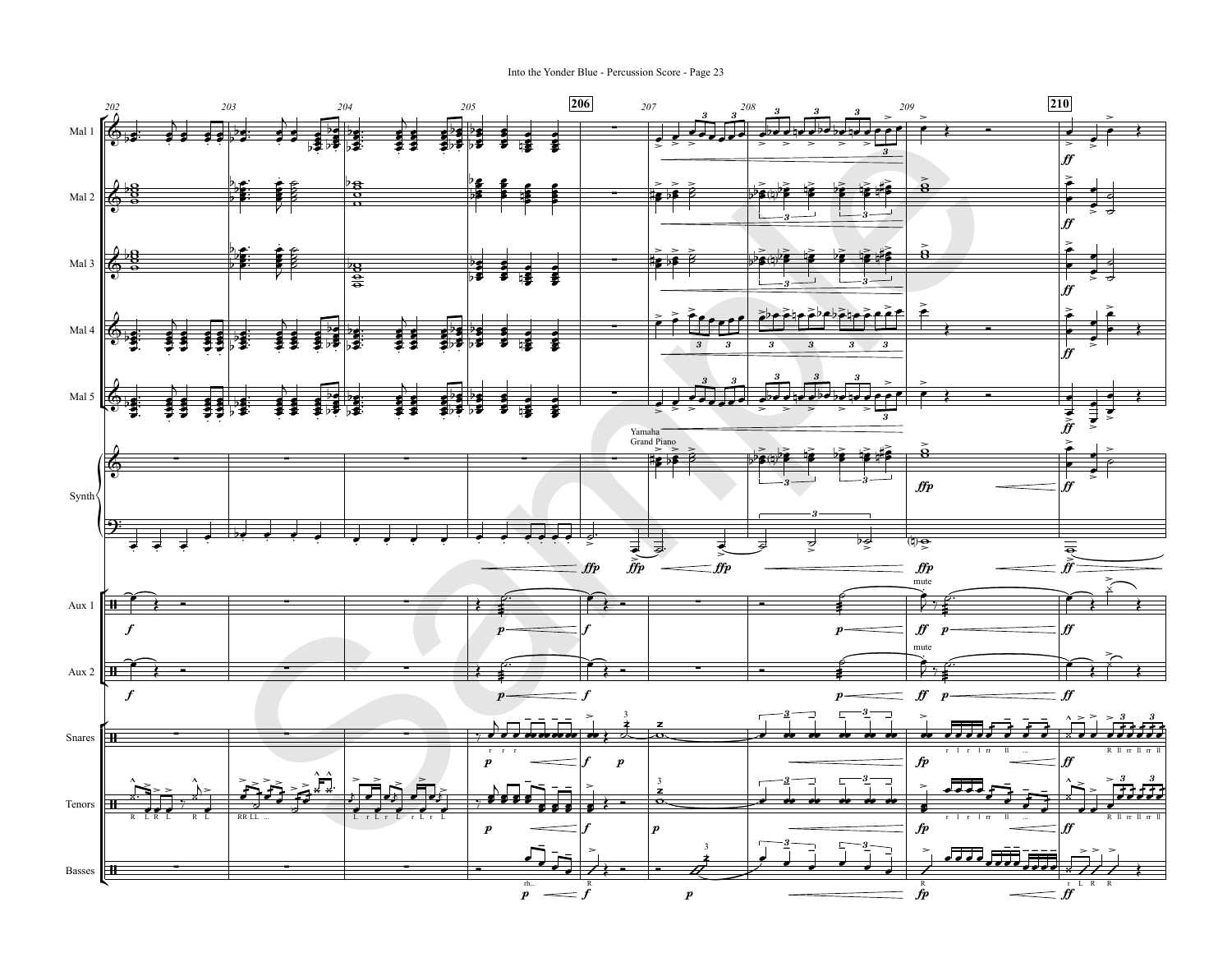Into the Yonder Blue - Percussion Score - Page 25